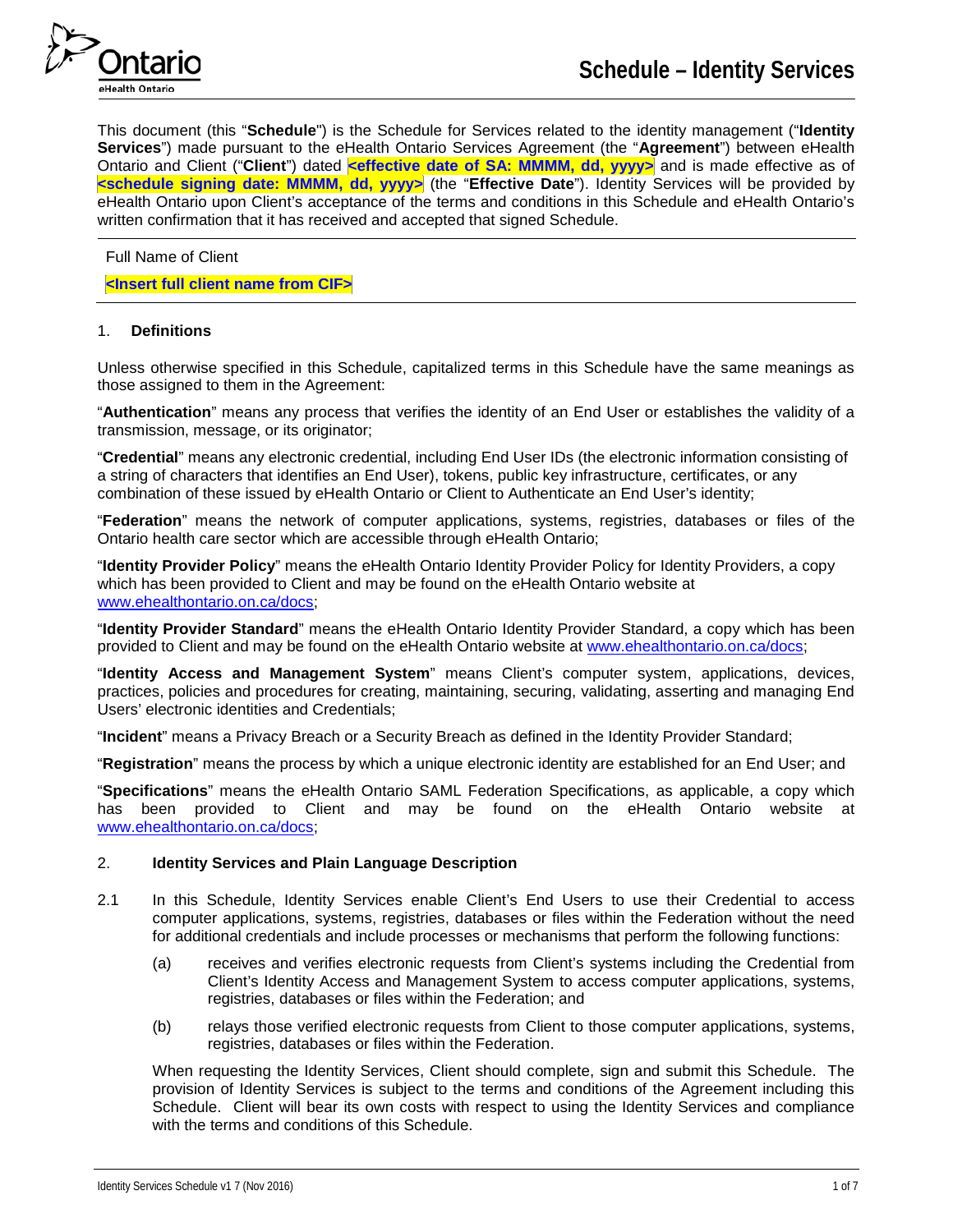

- 2.2 Client hereby acknowledges obtaining from eHealth Ontario the plain language descriptions ("Identity Plain Language Description") of the Identity Services and the safeguards implemented by eHealth Ontario to protect against unauthorised use and disclosure of and to protect the integrity of Personal Information. The current copy of the Identity Plain Language Description is available at the eHealth Ontario website at [www.ehealthontario.on.ca/docs.](http://www.ehealthontario.on.ca/docs) The Identity Services will substantially comply with the then current Identity Plain Language Description as updated or replaced from time to time.
- 2.3 eHealth Ontario may amend the Identity Plain Language Descriptions from time to time and will give Client notice of any change to plain language descriptions in accordance with Section 14 of the Agreement and by posting the revised Identity Plain Language Descriptions on its website at [www.ehealthontario.on.ca/docs.](http://www.ehealthontario.on.ca/docs)
- 2.4 Client acknowledges that the provision of Identity Services does not guarantee access to any computer applications, systems, registries, databases or files within the Federation. Client is solely responsible for arranging access to such computer applications, systems, registries, databases or files with the parties responsible for same and eHealth Ontario disclaims any responsibility or liability for Client or its End Users not obtaining access.
- 2.5 Client acknowledges that it must enter into, or already have agreed to, a ONE ID Services Schedule with eHealth Ontario in order to sponsor enrolment of its Representatives into any service within the Federation that may be accessible through this Schedule. If the ONE ID Services Schedule is terminated or suspended for any reason eHealth Ontario may suspend the Identity Services without liability, cost or penalty, and without prejudice to any other rights or remedies under the Agreement or at law or in equity.

# 3. **General**

- 3.1 Both Client and eHealth Ontario agree that in connection with this Schedule they will, and will cause each of their Representatives to, comply with all Applicable Laws.
- 3.2 Each party agrees to provide the other party with such information as the other party may reasonably require to perform its responsibilities and exercise its rights under this Schedule.
- 3.3 In addition to any rights under the Agreement, Client authorises eHealth Ontario and its Representatives, upon five days written notice and during Client's regular business hours, to inspect any records and documents in the possession or under the control of Client relating to responsibilities of Client as provided under this Schedule. eHealth Ontario may exercise its rights under this section to verify compliance with the terms and conditions of this Schedule and any applicable terms of the Agreement.
- 3.4 Client will not knowingly permit any unauthorized person to access the Federation and will ensure that any access to the Federation by any of its Representatives is solely on its behalf for legitimate purposes related to the Identity Services.
- 3.5 Where Client delegates any of its responsibilities under this Schedule to a third party, such third party will be considered a Representative of Client and Client will enter into agreements with such third party to ensure the third party carries out any delegated responsibilities in accordance with the requirements in this Schedule.
- 3.6 Where a party requires assistance from the other party with respect to the Identity Services and its compliance with Applicable Laws, including PHIPA and FIPPA, the requesting party will provide a written request to the other party detailing the assistance required and the other party will provide such assistance as may be reasonable in the circumstances.
- 3.7 With the exception of the Agreement and any other document attached thereto or referencing this Schedule, this Schedule constitutes the entire agreement between eHealth Ontario and Client with respect to the subject matter hereof and supersedes any prior agreements, understandings, negotiations and discussions, whether oral or written, between eHealth Ontario and Client. eHealth Ontario and Client acknowledge and agree that the execution of this Schedule has not been induced by, nor have neither eHealth Ontario nor Client relied upon or regard as material, any representations or writings whatsoever not incorporated and made a part of this Schedule.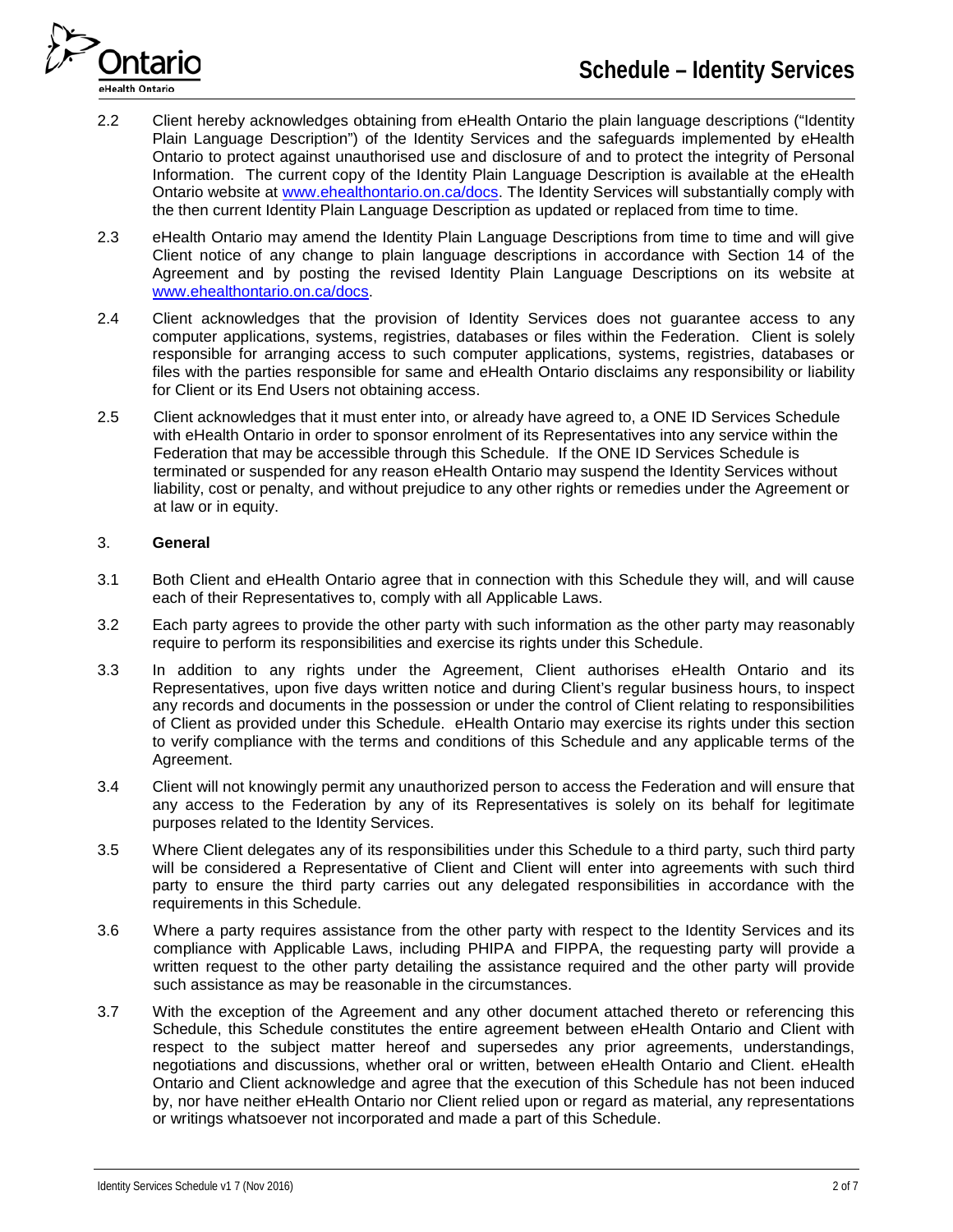

#### 4. **Registration and Authentication**

- 4.1 Client agrees to comply with the requirements of the Identity Provider Policy, Identity Provider Standard and Specification as amended from time to time.
- 4.2 Client will establish Registration and Authentication processes for its End Users which comply with eHealth Ontario's requirements for the collection of End User information as set out in the Identity Provider Policy and Identity Provider Standard. Client will ensure that all Credentials that it issues and all identities and attributes related to such Credentials meet the requirements in the Identity Provider Standard, Identity Provider Policy and Specifications.
- 4.3 It is the sole responsibility of Client to ensure that only those End Users who attain and maintain the required assurance level (as set out in the Identity Provider Policy and Identity Provider Standard) and have a need to access the Federation receive Authentication as eHealth Ontario disclaims any responsibility or liability for the Authentication of End Users.
- 4.4 Client will provide to eHealth Ontario the Credentials it uses for each and every End User that seeks access to the Federation, in compliance with the Specifications. Client represents and warrants that any and all End User information provided to eHealth Ontario is accurate and valid. eHealth Ontario will be permitted to disclose such information to parties within the Federation to the extent necessary for the purpose of or in connection with access to the Federation.
- 4.5 Client will retain all information related to the Identity Services, including End User information and all logs, for the retention periods set out in the Identity Provider Standard.
- 4.6 Upon notice, Client will disclose to eHealth Ontario such End User information and logs collected or created by Client for Registration and Authentication as may be requested by eHealth Ontario.
- 4.7 Client is solely responsible for ensuring it has the rights necessary and required under Applicable Laws to disclose the Credentials, End User information, identities, attributes and logs to eHealth Ontario. Client will provide all assistance that eHealth Ontario reasonably requests in regard to any concerns or complaints received by eHealth Ontario relating to the collection, use or disclosure of any of the above and related to the Identity Services provided under this Schedule.
- 4.8 Client is solely responsible for establishing the scope of authority for each of its Representatives who performs tasks related to the Registration or Authentication of its End Users and that such Representatives operate within their delegated scope. Client will ensure that such Representatives do their delegated tasks in accordance with the requirements set out in the Identity Provider Policy and Identity Provider Standard.
- 4.9 Any issues related to Identity Services that are raised by Clients' End Users will be handled by the Clients' Representatives referred to in Section 4.8 above. In the event that such issues require escalation to eHealth Ontario then only the Primary Contact or his/her designate may contact the eHealth Ontario Help Desk.
- 4.10 The Identity Provider Policy, Identity Provider Standard and Specification may be amended from time to time by eHealth Ontario, which will give Client at least 120 days written notice of any such amendment by providing notice in accordance with Section 7.1 and by posting the revised Identity Provider Policy, Identity Provider Standard or Specification, as applicable, on its website at [www.ehealthontario.on.ca/docs.](http://www.ehealthontario.on.ca/docs) Client is responsible for reviewing and retaining a copy of any amended Identity Provider Policy, Identity Provider Standard and Specification.
- 4.11 If Client is not in compliance with one or more requirements of the Identity Provider Policy, Identity Provider Standard or Specification, as the case may be, including in compliance within the time limit required for any amendment set out in Section 4.10, eHealth Ontario may, in its sole discretion, restrict or suspend Client's rights under this Schedule until such time as eHealth Ontario determines, acting reasonably and in good faith, that Client has met the applicable requirements. If eHealth Ontario exercises its rights under this Section 4.11, in each case eHealth Ontario will give notice to Client in accordance with Section 7.1.
- 4.12 Notwithstanding anything to the contrary in this Schedule, if at any time Client is not in compliance with one or more requirements in the Identity Provider Policy, Identity Provider Standard or Specification, including as same may have been amended from time to time, eHealth Ontario and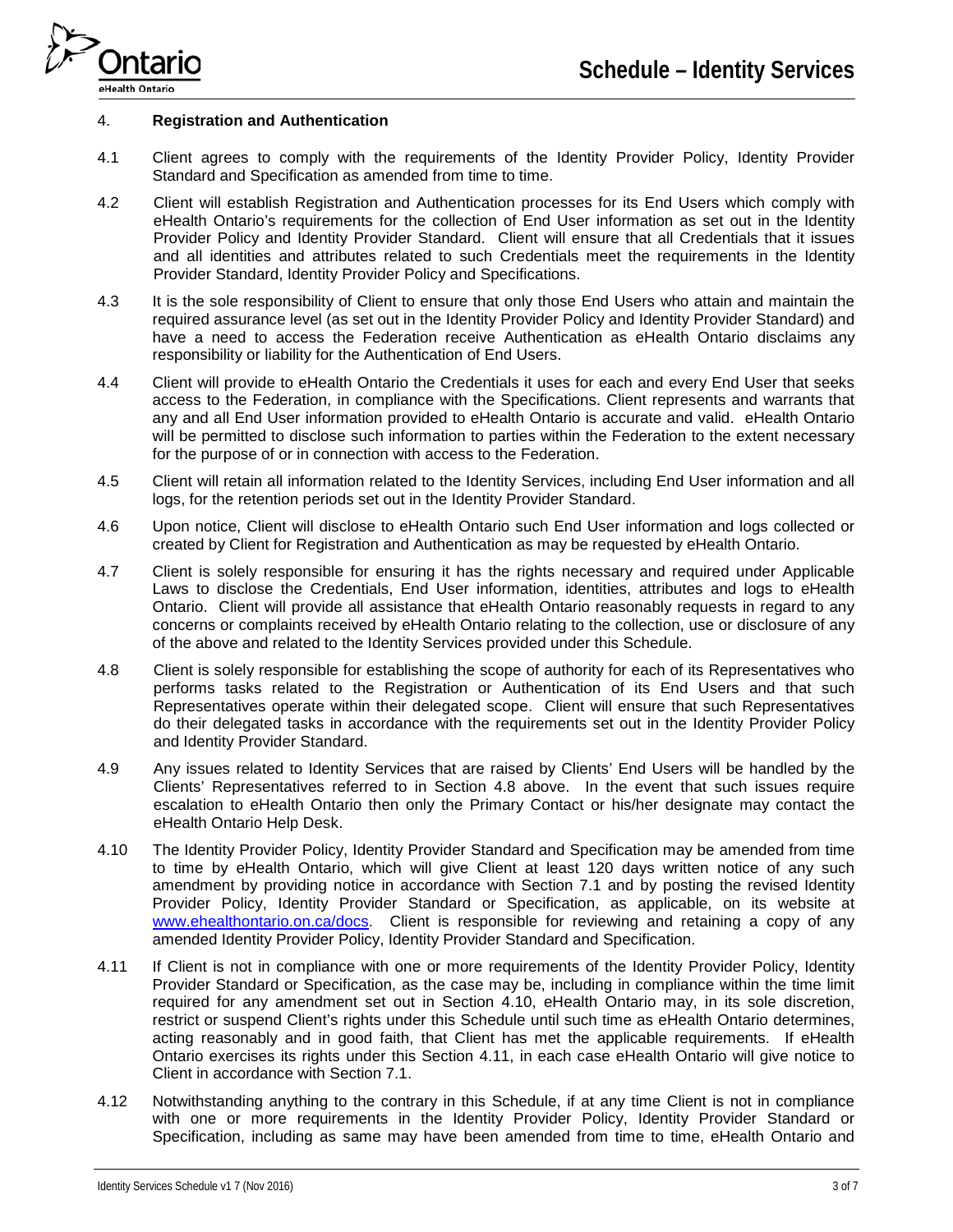

Client will meet to discuss such non-compliance. eHealth Ontario will, in its sole discretion, determine whether such non-compliance is material or a breach of Applicable Laws and whether a time limited work-around is acceptable in the circumstances. If eHealth Ontario approves such a work around it will specify the time by which compliance must be achieved, along with any other conditions deemed necessary for compliance (such as milestones, notification to any concerned party within the Federation of the non-compliance, any limitations or approvals required, etc.). eHealth Ontario may rescind any such work around and exercise its rights under Section 4.11 where, in its sole discretion, it determines that Client is not proceeding diligently with the work around, an inspection of records and documents under Section 3.3 reveals any non-compliance with the requirements in the Identity Provider Policy, Identity Provider Standard or Specification not previously disclosed by Client or any concerned party within the Federation directs eHealth Ontario to suspend Client's access to that party's computer applications, systems, registries, databases or files.

# 5. **Privacy and Security**

- 5.1 Each party's Primary Contact or his/her delegate will at the first reasonable opportunity report to the other party (either eHealth Ontario's Service Desk at 1-866-250-1554 or [servicedesk@ehealthontario.on.ca](mailto:servicedesk@ehealthontario.on.ca) or Client's Primary Contact, as applicable) each suspected or confirmed Incident involving the Identity Services of which that party becomes aware. When reporting any such Incident, the reporting party will provide all information that it is reasonably able to provide with respect to the suspected or confirmed Incident.
- 5.2 Each party will provide reasonable assistance to, and co-operate with the other party, to contain, investigate, verify and resolve any suspected or confirmed Incident discovered by or reported to the other party in accordance with section 5.1, including co-operation in any public response.
- 5.3 Upon discovery by, or notification to eHealth Ontario of a suspected or confirmed Incident, eHealth Ontario may:
	- (a) suspend the rights of Client or its Representatives under this Schedule and
	- (b) suspend the Identity Services

until such time as eHealth Ontario is satisfied, in its sole discretion, that the suspected or confirmed Incident has been contained or otherwise resolved.

- 5.4 In the event:
	- (a) of a suspected or confirmed Incident impacting Client's infrastructure, Authentication Credentials or Personal Information provided to eHealth Ontario; or
	- (b) that Personal Information provided to eHealth Ontario by Client has been lost, stolen, or accessed by unauthorized persons, or has been used, disclosed, copied, modified or disposed of other than in accordance with the terms of this Schedule,

eHealth Ontario will notify Client in accordance with section 5.1 and provide assistance in accordance with section 5.2.

- 5.5 eHealth Ontario will only transfer, use or disclose, as applicable, any Personal Information provided by Client and related to the Identity Services to parties within the Federation to the extent necessary for the purpose of or in connection with access to the Federation.
- 5.6 To the extent that a privacy impact assessment is required for its participation in the Federation, Client is solely responsible for conducting such an assessment and will, upon the written request of eHealth Ontario, provide a summary of the assessment to eHealth Ontario.
- 5.7 Upon the written request of either party, the other party will provide reasonable assistance to the requesting party in connection with the requesting party conducting its own privacy impact assessment of the Identity Services. To the extent any such assessment identifies any privacy risks related to Client's use of the Identity Services, Client and eHealth Ontario will work together to implement risk mitigation activities.
- 5.8 In accordance with the requirements in the Identity Provider Standard, Client will: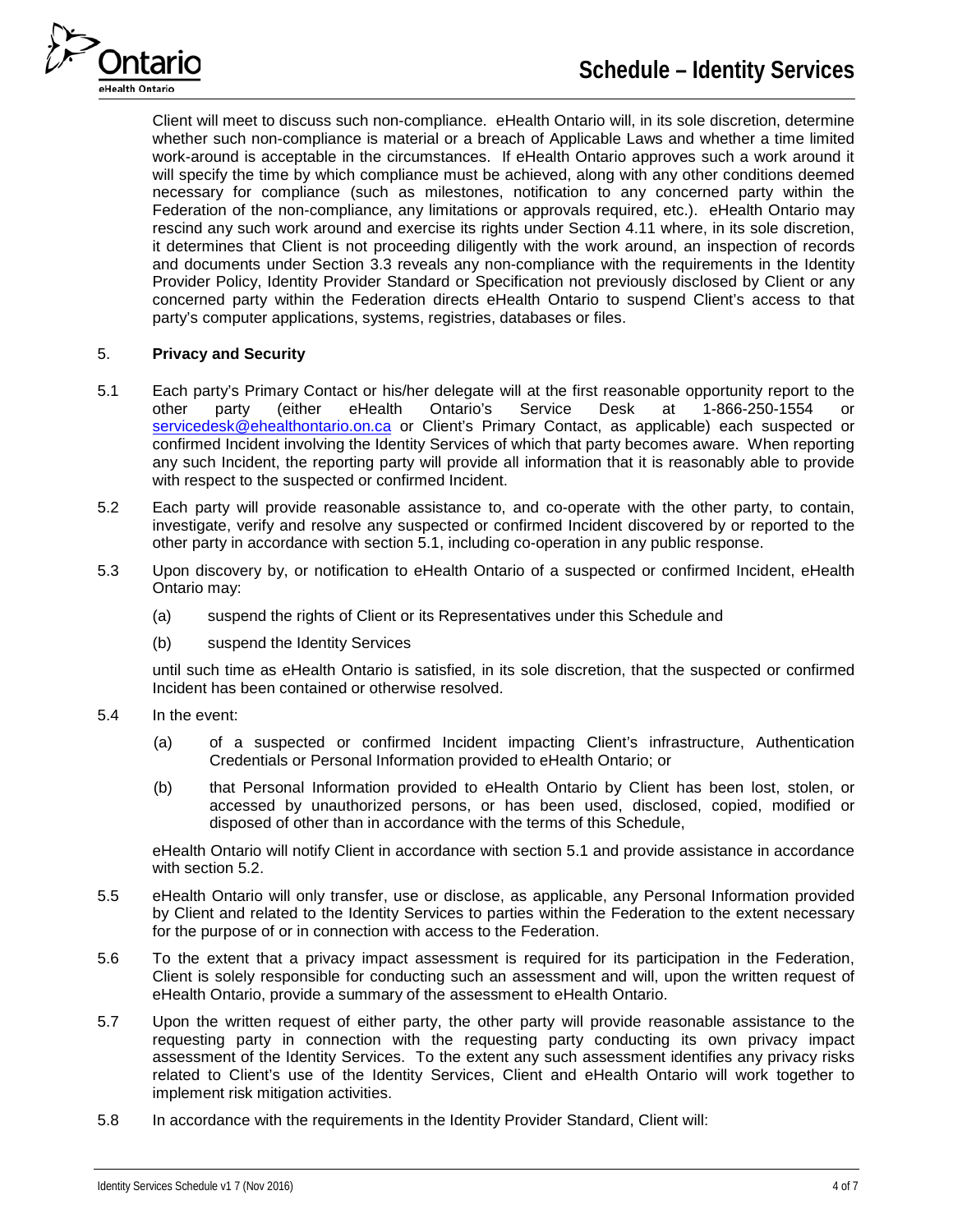

- (a) give notification to its End Users of eHealth Ontario's legal authority for, and the purpose of, the collection of their Personal Information, including details of the purposes for which the individual's Personal Information is to be used and disclosed by eHealth Ontario; and
- (b) obtain End Users' consent to such collection, use, or disclosure, as required by Applicable Laws to allow disclosure of such information to eHealth Ontario for the purposes of this Schedule.
- 5.9 Client will comply with all requirements in the Identity Provider Standard, Identity Provider Policy, Specifications, and the administrative, technical and physical safeguards required for protecting Personal Information according to the level of the information's sensitivity, as set out in the Identity Provider Standard.
- 5.10 Client will create and keep secure logs of the outcome of all Authentication transactions for its End Users in accordance with the requirements in the Identity Provider Policy and Identity Provider Standard.
- 5.11 Where Client conducts a threat risk assessment of the processes and related technology that it uses for Registration and Authentication and how Client meets the requirements in this Schedule related to security, Client will provide eHealth Ontario a summary of such assessment in such form and format as the parties may agree, acting reasonably upon the written request of eHealth Ontario.
- 5.12 Where eHealth Ontario conducts a threat risk assessment related to the Federation or Client's Identity Access and Management System, and such assessment identifies risks to either party, Client and eHealth Ontario will work together to implement risk treatment plans or recommendations to mitigate any identified risks.

### 6. **Term, Termination and Suspension**

- 6.1 This Agreement will commence as of the Effective Date and continues until terminated in accordance with sections 6.2, 6.3 or 6.4.
- 6.2 eHealth Ontario may terminate this Schedule upon giving written notice to Client if, in the opinion of eHealth Ontario acting reasonably, Client breaches any representation, warranty, covenant, term or condition of this Schedule and fails to remedy such breach within the time period prescribed in the written notice. For the sake of clarity, eHealth Ontario will be permitted to immediately terminate this Schedule if eHealth Ontario deems it appropriate not to provide the Client the opportunity to remedy the breach. In addition, eHealth Ontario will be permitted to immediately suspend the provision of Identity Services if it reasonably believes that there is an emergency or extreme circumstance that would warrant such action including a compromise of the Federation.
- 6.3 Either party may in its sole discretion, without liability, cost or penalty, and without prejudice to any other rights or remedies under the Agreement or at law or in equity, terminate this Schedule at any time upon giving at least ninety days prior written notice to the other party
- 6.4 This Schedule terminates automatically without liability, cost or penalty, and without prejudice to any other rights or remedies under this Schedule or the Agreement or at law or in equity, should the Agreement expire or be terminated for any reason whatsoever.
- 6.5 Upon the termination of this Schedule, if requested by eHealth Ontario in writing, Client will transfer to eHealth Ontario all or a subset of information related to the Identity Services, including End User information and logs. eHealth Ontario will retain and, where applicable, use or disclose such information and logs in accordance with the terms of this Schedule and Applicable Laws and archive or destroy such information, including information regarding past Registration activity, in accordance with any applicable eHealth Ontario policies.
- 6.6 In the event of any expiration or termination of this Schedule for any reason whatsoever, those provisions of this Schedule that by their nature are meant to survive expiration or termination will survive.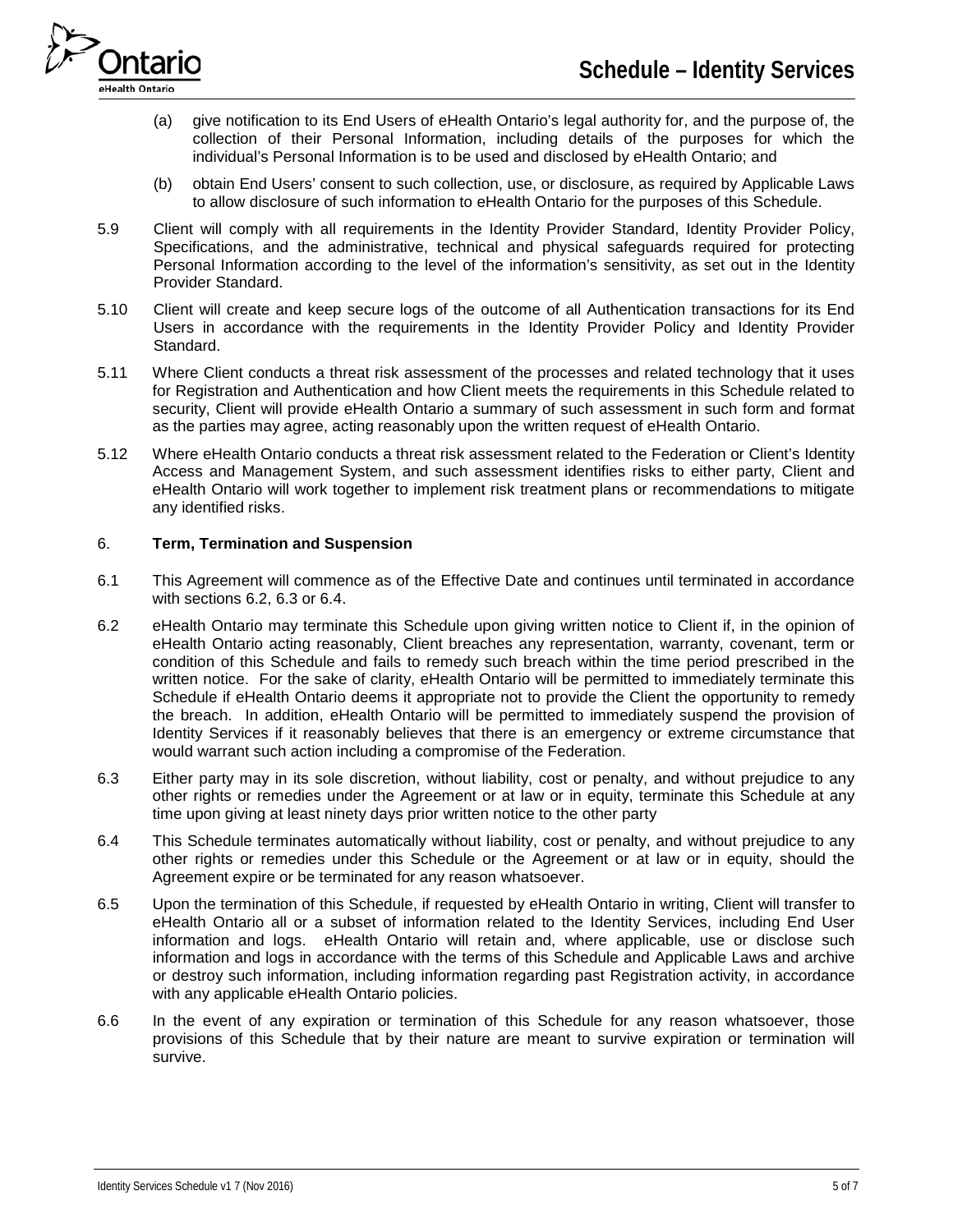

### 7. **Primary Contacts and Notices**

7.1 In addition to the notice obligations set out in the Agreement, any notice required by this Schedule, including any real or suspected Incident, will, unless otherwise indicated herein, be provided:

(i) to eHealth Ontario's Primary Contact at:

eHealth Ontario Certificate Authority (ONE ID) 777 Bay Street, Suite 701 Toronto, ON, M5G 2C8 Phone (eHealth Ontario Service Desk): 1-866-250-1554 (advise Service Desk to contact the ONE ID department) [ONEIDBusinessSupport@ehealthontario.on.ca](mailto:ONEIDBusinessSupport@ehealthontario.on.ca)

(ii) to the Client, to the attention of the Client's Primary Contact or delegate at:

| Name:                                        | Title: <lnsert></lnsert> |           |                   |
|----------------------------------------------|--------------------------|-----------|-------------------|
| <lnsert></lnsert>                            |                          |           |                   |
| Address (number and street name or P.O. box) |                          | Suite No. |                   |
| <lnsert></lnsert>                            |                          |           |                   |
| Building Name (for multi-building sites)     | City/Town                | Province  | Postal Code       |
|                                              | <lnsert></lnsert>        | <b>ON</b> | <lnsert></lnsert> |
| Phone Number:                                | Email Address:           |           |                   |
| <lnsert></lnsert>                            | <lnsert></lnsert>        |           |                   |

(iii) to the Client, to the attention of the Client's Privacy Officer or delegate at:

| Name:                                        | Title: <lnsert></lnsert> |          |                   |
|----------------------------------------------|--------------------------|----------|-------------------|
| <lnsert></lnsert>                            |                          |          |                   |
| Address (number and street name or P.O. box) |                          |          | Suite No.         |
| <lnsert></lnsert>                            |                          |          |                   |
| Building Name (for multi-building sites)     | City/Town                | Province | Postal Code       |
|                                              | <lnsert></lnsert>        | ON       | <lnsert></lnsert> |
| Phone Number:                                | Email Address:           |          |                   |
| <lnsert></lnsert>                            | <lnsert></lnsert>        |          |                   |

7.2 Either eHealth or the Client may designate a different address by notice to the other given in accordance with the Agreement.

# 8. **Limitation of Liability**

- 8.1 With the exception of any express warranties contained in this Schedule, eHealth Ontario expressly disclaims any other representations, warranties, or conditions with respect to the Federation or otherwise arising from or relating to the Agreement or this Schedule whether express or implied, past or present, statutory or otherwise, including without limitation any implied warranties and conditions of merchantable quality or fitness for a particular purpose.
- 8.2 With respect to any claims arising from or relating to eHealth Ontario's performance or nonperformance under this Schedule, in no event will the total cumulative liability of eHealth Ontario